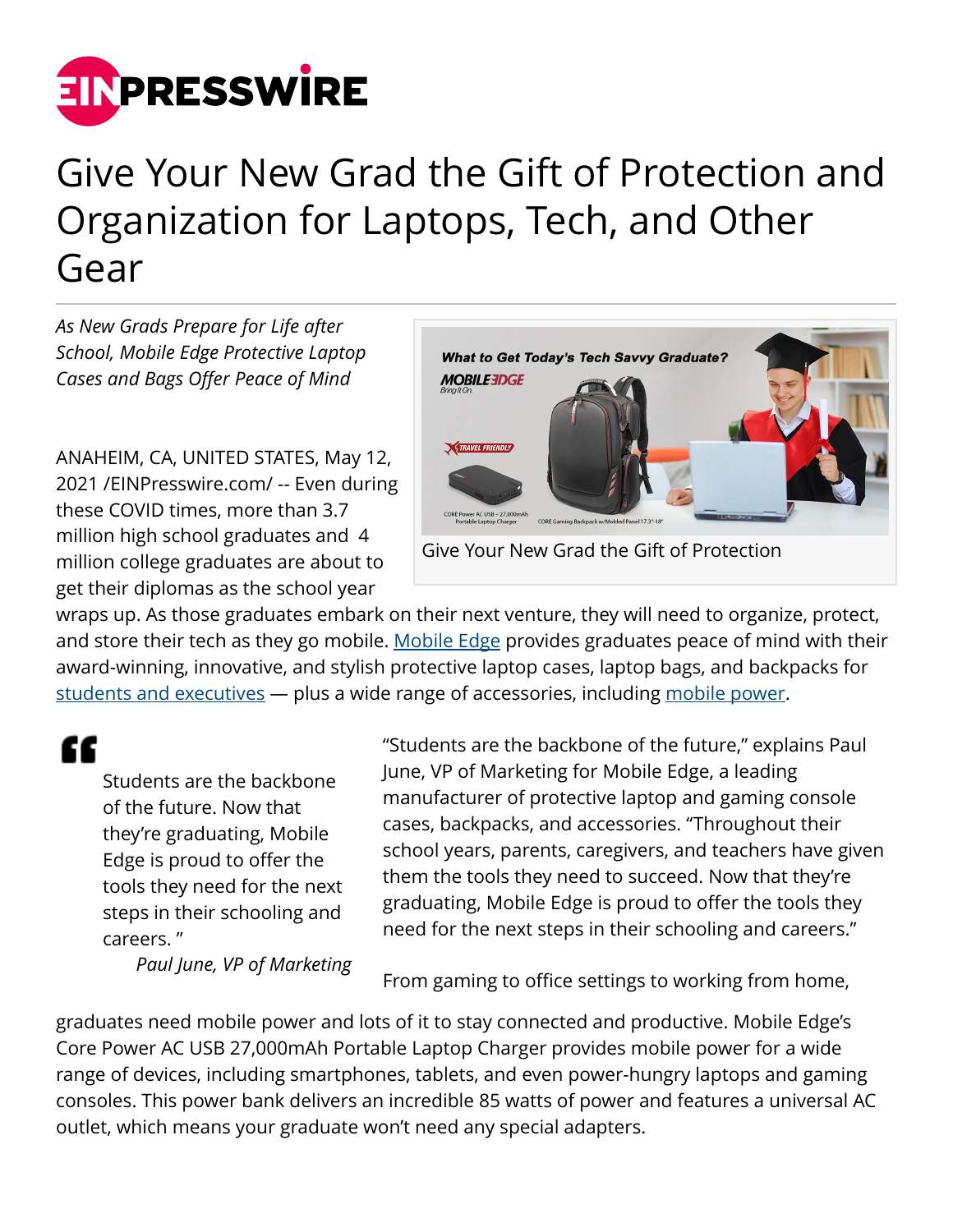For their less power-needy devices, the 10,000mAh 18W Fast Charge High-Capacity Power Bank can charge 2 to 3 USB devices simultaneously, making it an ideal portable backup power charger for smartphones, tablets, cameras, Bluetooth headsets and speakers, wearable devices, drones, or practically any other USB device.

For graduates whose work or play requires travel, they can rest assured that both of these power banks are lightweight, compact, and durable, so they can go practically anywhere, including airplane carry-on. Both meet carry-on requirements for lithium-ion batteries, with the Core Power AC USB charger at the maximum watt-hours allowed by the FAA.

• See other Mobile Edge accessories, including wireless chargers and personal productivity items.

To help graduates organize and protect their gear, Mobile Edge offers a wide range of fullfeatured protective laptop bags, laptop cases, and backpacks designed with students in mind. Each comes with a lifetime guarantee and a 100% customer satisfaction guarantee.

Some of our most popular include:

SmartPack Backpack—This no-nonsense, ergonomically-designed, and super lightweight backpack is a smart solution for students and recent grads. It features dedicated storage for laptops, tablets, accessories, and more. It's available in eight colors, plus a special edition made from a premium 'graphite' nylon for a distinctive, edgy look.

Core Gaming Backpack—This award-winning backpack isn't just for gamers. Busy students and young professionals love it too for its style and ample storage for laptops, tablets, smartphones, and gaming consoles. Plus, it features numerous pockets and compartments for power accessories, cords, and headphones, and more.

Express Backpack 2.0—This roomy backpack is ideal for carrying laptops up to 16 inches with room to spare for books, files, and accessories, as well as an integrated tablet pocket. It's available in seven colors.

ECO Laptop Messenger—This all-natural, cotton canvas, environmentally friendly messenger style laptop bag is popular with busy students, especially commuters. It's available in black, navy blue, charcoal, and olive.

SlipSuit Sleeves—Made of water-resistant EVA material with reinforced corners, these sleeves are designed to be carried like a briefcase or slipped into a larger protective case. They come in a variety of colors and sizes to fit PC laptops and Apple MacBooks.

## About Mobile Edge

Founded in 2002, Anaheim-based Mobile Edge produces award-winning durable and protective